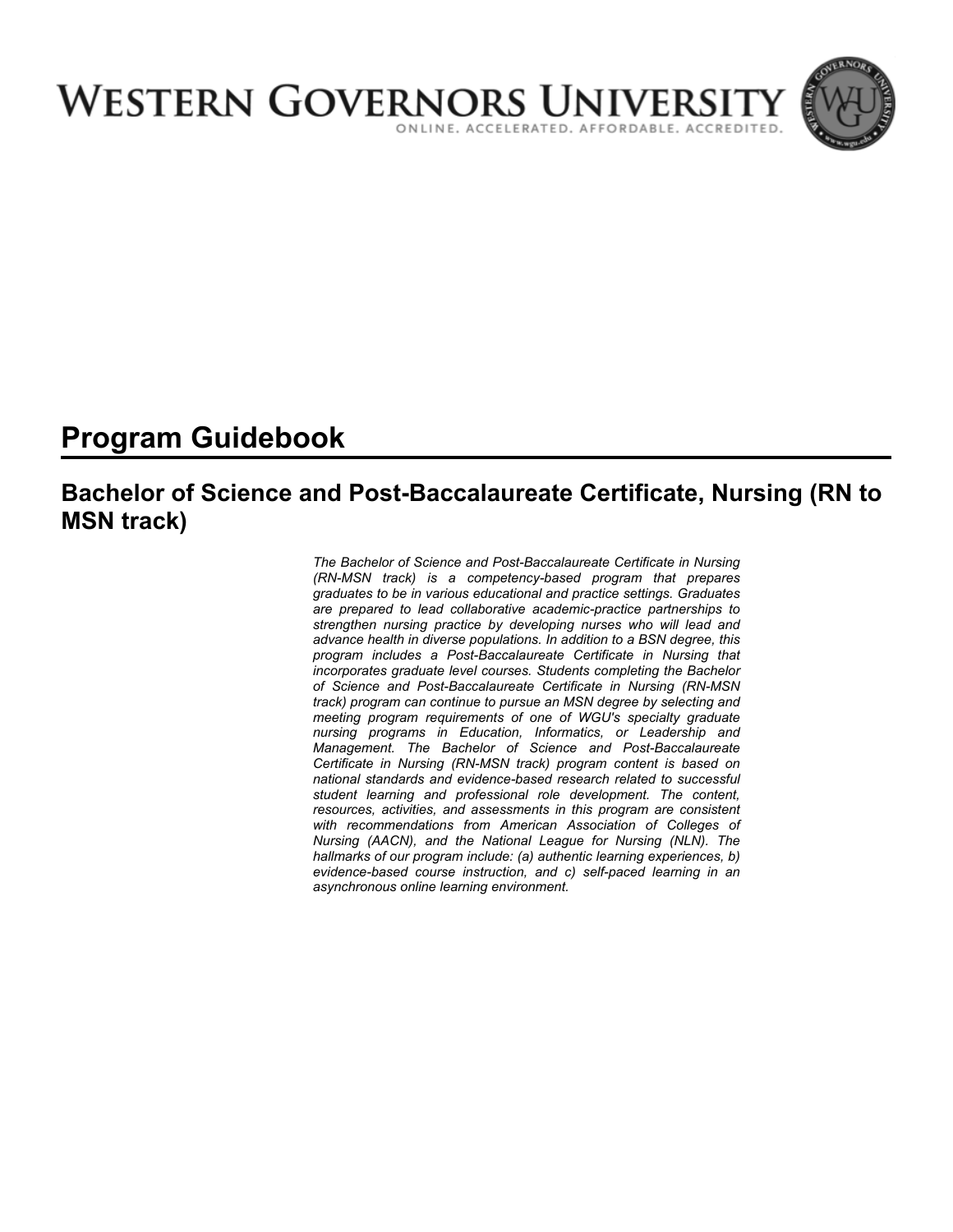# **Understanding the Competency-Based Approach**

Practically speaking, how do competency-based programs like those offered at Western Governors University (WGU) work? Unlike traditional universities, WGU does not award degrees and certificates based on completion of a certain number of credit hours or a certain set of required courses. Instead, you will earn your BSN degree and Post-Baccalaureate certificate by demonstrating your skills, knowledge, and understanding of important concepts.

Progress through a degree program is governed not by the amount of time you spend in class but by your ability to demonstrate mastery of competencies as you complete required courses. Of course, you will need to engage in learning experiences as you review competencies or develop knowledge and skills in areas in which you may be weak. To help you acquire the knowledge and skills you need to complete your courses and program, WGU provides a rich array of learning resources. Your program mentor will work closely with you to help you understand the competencies required for your program and to help you create a schedule for completing your courses. You will also work closely with course instructors as you engage in each of your courses. As subject matter experts, course instructors will guide you through the content you must master to pass the course assessments.

The benefit of this competency-based system is that it enables students who are knowledgeable about a particular subject to make accelerated progress toward completing a degree, even if they lack college experience. You may have gained skills and knowledge of a subject while on the job, accumulated wisdom through years of life experience, or already taken a course on a particular subject. WGU will award your BSN degree and Post-Baccalaureate certificate based on the skills and knowledge that you possess and can demonstrate—not the number of credits hours on your transcript.

# **Accreditation**

Western Governors University is the only university in the history of American higher education to have earned accreditation from four regional accrediting commissions. WGU's accreditation was awarded by (1) the Northwest Commission on Colleges and Universities, (2) the Higher Learning Commission of the North Central Association of Colleges and Schools, (3) the Accrediting Commission for Community and Junior Colleges of the Western Association of Schools and Colleges, and (4) the Accrediting Commission for Senior Colleges and Universities of the Western Association of Schools and Colleges. The university's accreditation status is now managed by the Northwest Commission on Colleges and Universities (NWCCU), which reaffirmed WGU's accreditation in February 2020. The WGU Teachers College is accredited at the initial-licensure level by the Council for the Accreditation of Educator Preparation (CAEP) and by the Association for Advancing Quality in Educator Preparation (AAQEP). The nursing programs are accredited by the Commission on Collegiate Nursing Education (CCNE). The Health Information Management program is accredited by the Commission on Accreditation for Health Informatics and Information Management Education (CAHIIM). The College of Business programs are accredited by the Accreditation Council for Business Schools and Programs (ACBSP).

# **The Degree Plan**

The focus of your program is your personalized Degree Plan. The Degree Plan is a detailed blueprint of the courses you will need to complete in order to earn your BSN degree and Post-Baccalaureate certificate. The Degree Plan also lays out the accompanying learning resources and assessments that compose your program. The list of courses in the Degree Plan is often referred to as the standard path. The amount of time it takes to complete your program depends on both the amount of new information you need to learn and the amount of time you plan to devote each week to study. Your program mentor and course instructors will help you assess your strengths and development needs to establish a study plan.

Students vary widely in the specific skills and information they need to learn. For example, some students may be highly knowledgeable in a particular subject matter and would not need to engage in new learning opportunities. Other students may find that portions of the program require them to learn new information and that they need to take an online class or participate in a study module to acquire the knowledge and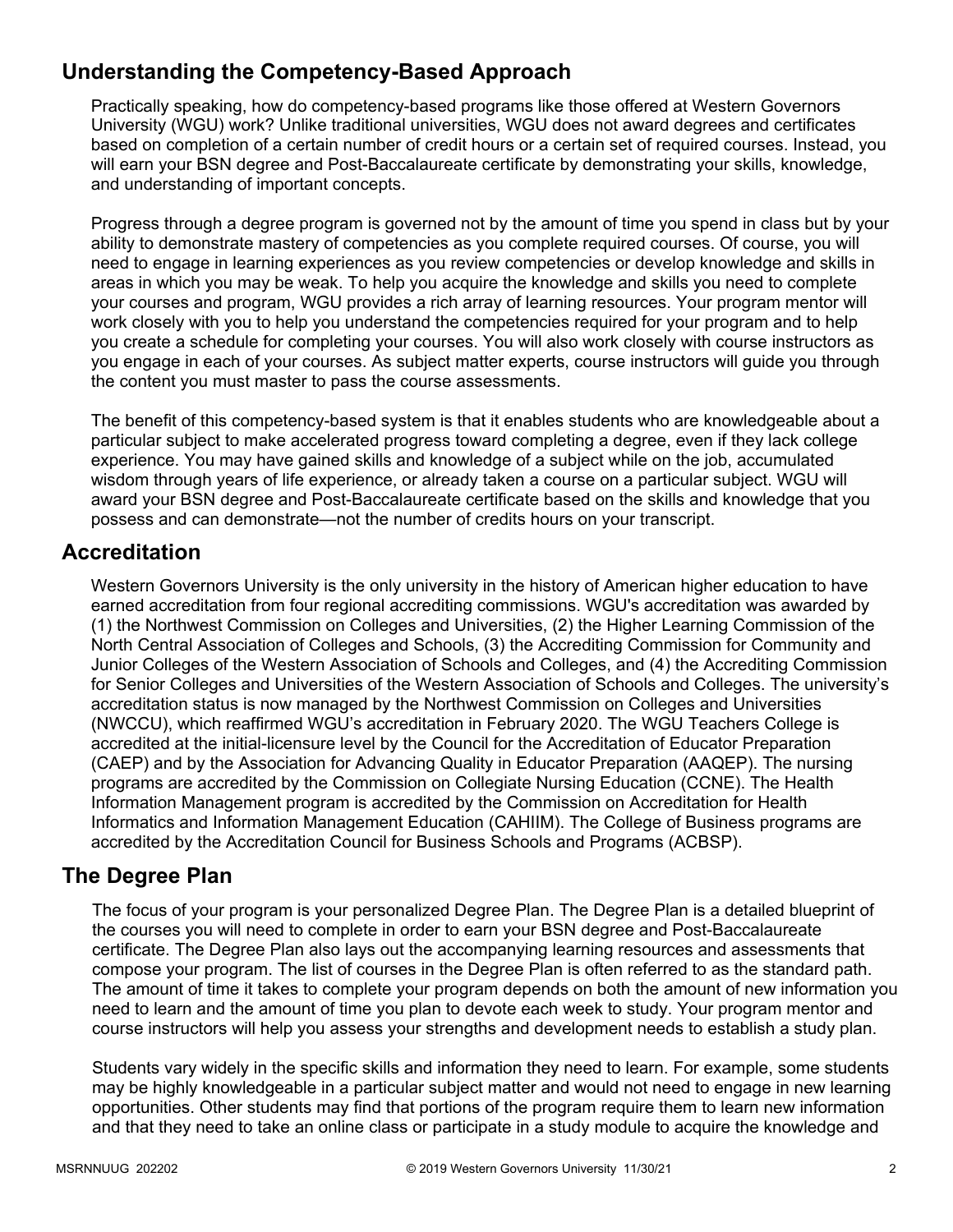skills needed to fulfill program competencies in that area. Some individuals may be able to devote as little as 15–20 hours per week to the program, while others may need to devote more time. For this reason, pre-assessments are there to help your program mentor form a profile of your prior knowledge and create a personalized Degree Plan.

# **How You Will Interact with Faculty**

At WGU, faculty serve in specialized roles, and they will work with you individually to provide the guidance, instruction, and support you will need to succeed and graduate. As a student, it is important for you to take advantage of this support. It is key to your progress and ultimate success. Upon your enrollment, you will be assigned a program mentor—an expert in your field of study who will provide you with regular program-level guidance and support from the day you start until the day you graduate. Your program mentor will set up regular telephone appointments (weekly at first) with you, which you will be expected to keep. The mentor will review program competencies with you and work with you to develop a plan and schedule for your coursework. Your program mentor will serve as your main point of contact throughout your program—helping you set weekly study goals, recommending specific learning materials, telling you what to expect in courses, and keeping you motivated. In addition to regular calls, your program mentor is available to help you resolve questions and concerns as they arise.

You will also be assigned to a course instructor for each course. Course instructors are doctoral-level subject matter experts who will assist your learning in each individual course. When you begin a new course, your assigned course instructor will actively monitor your progress and will be in touch to offer one-on-one instruction and to provide you with information about webinars, cohort sessions, and other learning opportunities available to help you acquire the competencies you need to master the course. Your course instructor can discuss your learning for the course, help you find answers to content questions, and give you the tools to navigate the course successfully. In addition, you will communicate with course instructors by posting in the online learning community and participating in live discussion sessions such as webinars and cohorts.

For many of the courses at WGU, you will be required to complete performance assessments. These include reports, papers, presentations, and projects that let you demonstrate your mastery of the required competencies. A separate group of faculty members, called evaluators, will review your work to determine whether it meets requirements. Evaluators are also subject matter experts in their field of evaluation. If your assessment needs further work before it "passes," these evaluators, who review your work anonymously, will provide you with instructional feedback to help you meet evaluation standards and allow you to advance.

# **Connecting with Other Mentors and Fellow Students**

As you proceed through your Degree Plan, you will have direct contact with multiple faculty members. These communications can take a variety of forms, including participation in one-on-one discussions, chats in the learning communities, and live cohort and webinar opportunities. As a WGU student, you will have access to your own personal MyWGU Student Portal, which will provide a gateway to your courses of study, learning resources, and learning communities where you will interact with faculty and other students.

The learning resources in each course are specifically designed to support you as you develop competencies in preparation for your assessments. These learning resources may include reading materials, videos, tutorials, cohort opportunities, community discussions, and live discussions that are guided by course instructors who are experts in their field. You will access your program community during your orientation course to network with peers who are enrolled in your program and to receive continued support through professional enrichment and program-specific chats, blogs, and discussions. WGU also provides Student Services associates to help you and your program mentor solve any special problems that may arise.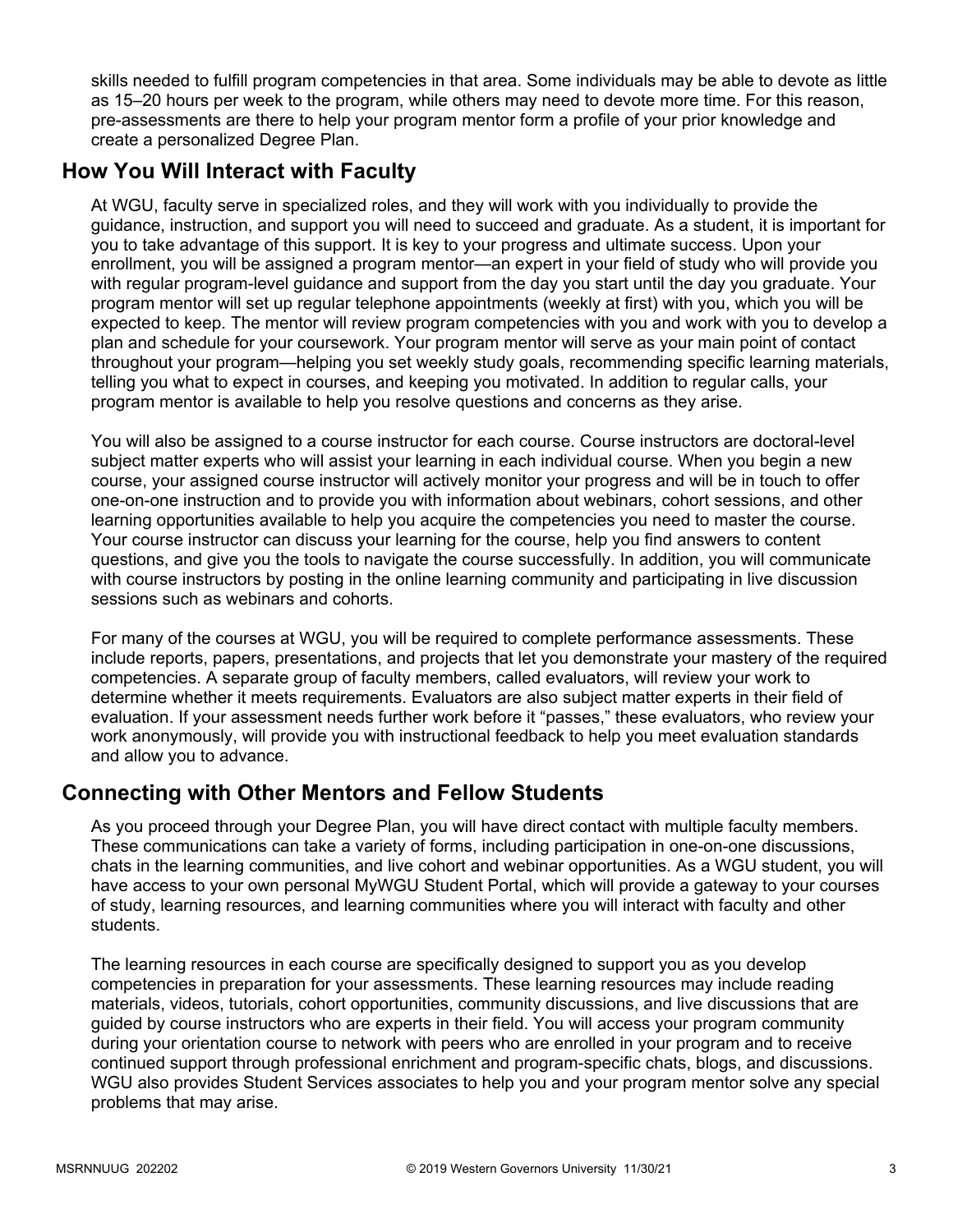# **Orientation**

The WGU orientation course focuses on acquainting you with WGU's competency-based model, distance education, technology, and other resources and tools available for students. You will also utilize WGU program and course communities, participate in activities, and get to know other students at WGU. The orientation course must be completed before you can start your first term at WGU.

# **Transferability of Prior College Coursework**

Because WGU is a competency-based institution, it does not award degrees based on credits but rather on demonstration of competency. However, if you have completed college coursework at another accredited institution, or if you have completed industry certifications, you may have your transcripts and certifications evaluated to determine if you are eligible to receive some transfer credit. The guidelines for determining what credits will be granted varies based on the degree program. Students entering graduate programs must have their undergraduate degree verified before being admitted to WGU. To review more information in regards to transfer guidelines based on the different degree programs, you may visit the Student Handbook found at the link below and search for "Transfer Credit Evaluation."

### [Click here for the Student Handbook](http://cm.wgu.edu/)

WGU does not waive any requirements based on a student's professional experience and does not perform a "résumé review" or "portfolio review" that will automatically waive any degree requirements. Degree requirements and transferability rules are subject to change in order to keep the degree content relevant and current.

Remember, WGU's competency-based approach lets you take advantage of your knowledge and skills, regardless of how you obtained them. Even when you do not directly receive credit, the knowledge you possess may help you accelerate the time it takes to complete your degree program.

# **Continuous Enrollment, On Time Progress, and Satisfactory Academic Progress**

WGU is a "continuous enrollment" institution, which means you will be automatically enrolled in each of your new terms while you are at WGU. Each term is six months long. Longer terms and continuous enrollment allow you to focus on your studies without the hassle of unnatural breaks between terms that you would experience at a more traditional university. At the end of every six-month term, you and your program mentor will review the progress you have made and revise your Degree Plan for your next sixmonth term.

WGU requires that students make measurable progress toward the completion of their degree programs every term. We call this "On-Time Progress," denoting that you are on track and making progress toward on-time graduation. As full-time students, graduate students must enroll in at least 8 competency units each term, and undergraduate students must enroll in at least 12 competency units each term. Completing at least these minimum enrollments is essential to On-Time Progress and serves as a baseline from which you may accelerate your program. We measure your progress based onthe courses you are able to pass, not on your accumulation of credit hours or course grades. Every time you pass a course, you are demonstrating that you have mastered skills and knowledge in your degree program. For comparison to traditional grading systems, passing a course means you have demonstrated competency equivalent to a "B" grade or better.

WGU assigns competency units to each course in order to track your progress through the program. A competency unit is equivalent to one semester credit of learning. Some courses may be assigned 3 competency units while others may be as large as 12 competency units.

Satisfactory Academic Progress (SAP) is particularly important to students on financial aid because you must achieve SAP in order to maintain eligibility for financial aid. We will measure your SAP quantitatively by reviewing the number of competency units you have completed each term. In order to remain in good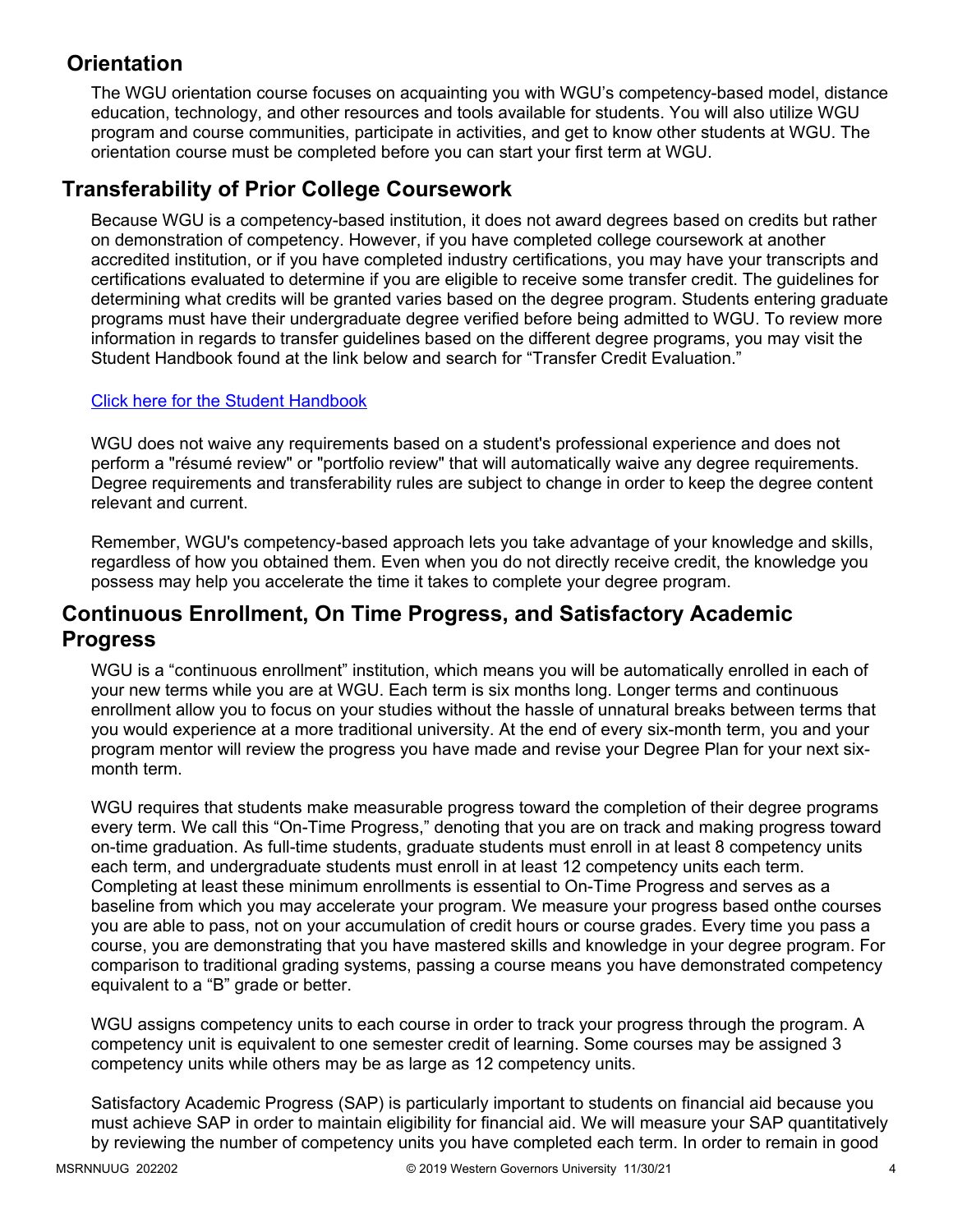academic standing, you must complete at least 66.67% of the units you attempt over the length of your program—including any courses you add to your term to accelerate your progress. Additionally, during your first term at WGU you must pass at least 3 competency units in order to remain eligible for financial aid. We know that SAP is complex, so please contact a financial aid counselor should you have additional questions. \*Please note: The Endorsement Preparation Program in Educational Leadership is not eligible for federal financial aid.

## **Courses**

Your Degree Plan includes courses needed to complete your program. To obtain your degree, you will be required to demonstrate your skills and knowledge by completing the assessment(s) for each course. In general there are two types of assessments: performance assessments and objective assessments. Performance assessments contain, in most cases, multiple scored tasks such as projects, essays, and research papers. Objective assessments include multiple-choice items, multiple-selection items, matching, short answer, drag-and-drop, and point-and-click item types, as well as case study and videobased items. Certifications verified through third parties may also be included in your program. More detailed information about each assessment is provided in each course of study.

# **Learning Resources**

WGU works with many different educational partners, including enterprises, publishers, training companies, and higher educational institutions, to provide high-quality and effective learning resources that match the competencies you are developing. These vary in type, and may be combined to create the best learning experience for your course. A learning resource can be an e-textbook, online module, study guide, simulation, virtual lab, tutorial, or a combination of these. The cost of most learning resources are included in your tuition and Learning Resource Fee. They can be accessed or enrolled for through your courses. Some degree-specific resources are not covered by your tuition, and you will need to cover those costs separately. WGU also provides a robust library to help you obtain additional learning resources, as needed.

Mobile Compatibility:

The following article provides additional details about the current state of mobile compatibility for learning resources at WGU. It includes a list that can be referenced to determine the mobile friendliness of all core course materials used in a program.

[Student Handbook article: Can I use my mobile device for learning resources?](https://cm.wgu.edu/t5/Frequently-Asked-Questions/Can-I-use-my-mobile-device-for-learning-resources/ta-p/396)

# **Standard Path**

As previously mentioned, competency units (CUs) have been assigned to each course in order to measure your academic progress. If you are an undergraduate student, you will be expected to enroll in a minimum of 12 competency units each term. A standard plan for a student for this program who entered WGU without any transfer units would look similar to the one on the following page. Your personal progress can be faster, but your pace will be determined by the extent of your transfer units, your time commitment, and your determination to proceed at a faster rate.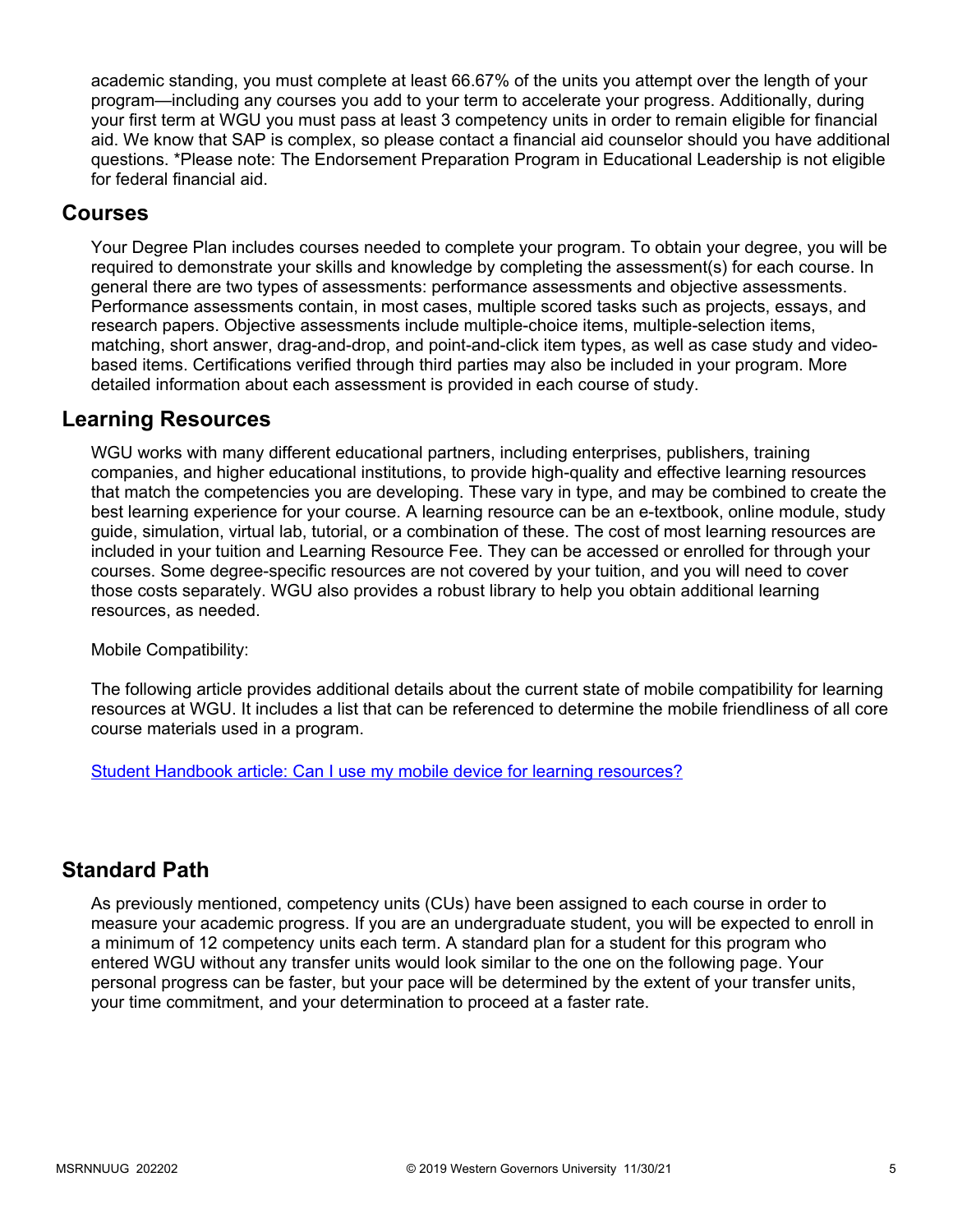# **Standard Path** *for* **Bachelor of Science and Post-Baccalaureate Certificate, Nursing (RN to MSN track)**

| <b>Course Description</b>                                           | <b>CU<sub>s</sub></b> | <b>Term</b>    |
|---------------------------------------------------------------------|-----------------------|----------------|
| <b>Advanced Standing for RN License</b>                             | 50                    | $\Omega$       |
| Interprofessional Communication and Leadership in Healthcare        | $\overline{2}$        | 1              |
| <b>Applied Healthcare Statistics</b>                                | 4                     | 1              |
| Composition: Writing with a Strategy                                | 3                     | 1              |
| Anatomy and Physiology I with Lab                                   | 4                     | 1              |
| Introduction to Communication: Connecting with Others               | 3                     | $\overline{2}$ |
| Anatomy and Physiology II with Lab                                  | 4                     | $\overline{2}$ |
| Introduction to Psychology                                          | 3                     | $\overline{2}$ |
| <b>Global Arts and Humanities</b>                                   | 3                     | $\overline{2}$ |
| Introduction to Sociology                                           | 3                     | 3              |
| Microbiology with Lab: A Fundamental Approach                       | 4                     | 3              |
| World History: Diverse Cultures and Global Connections              | 3                     | 3              |
| Human Growth and Development                                        | 3                     | 3              |
| Pathophysiology                                                     | 3                     | $\overline{4}$ |
| <b>Comprehensive Health Assessment</b>                              | 3                     | $\overline{4}$ |
| <b>Healthcare Policy and Economics</b>                              | 3                     | 4              |
| <b>Global and Population Health</b>                                 | 4                     | $\overline{4}$ |
| <b>Emerging Professional Practice</b>                               | 3                     | $\overline{4}$ |
| Professional Presence and Influence                                 | 2                     | 5              |
| Essentials of Advanced Nursing Roles and Interprofessional Practice | 2                     | 5              |
| Informatics for Transforming Nursing Care                           | 3                     | 5              |
| Leadership and Management in Complex Healthcare Systems             | 3                     | 5              |
| Advancing Evidence-Based Innovation in Nursing Practice             | 3                     | 5              |

# **Changes to Curriculum**

WGU publishes an Institutional Catalog, which describes the academic requirements of each degree program. Although students are required to complete the program version current at the time of their enrollment, WGU may modify requirements and course offerings within that version of the program to maintain the currency and relevance of WGU's competencies and programs. When program requirements are updated, students readmitting after withdrawal from the university will be expected to re-enter into the most current catalog version of the program.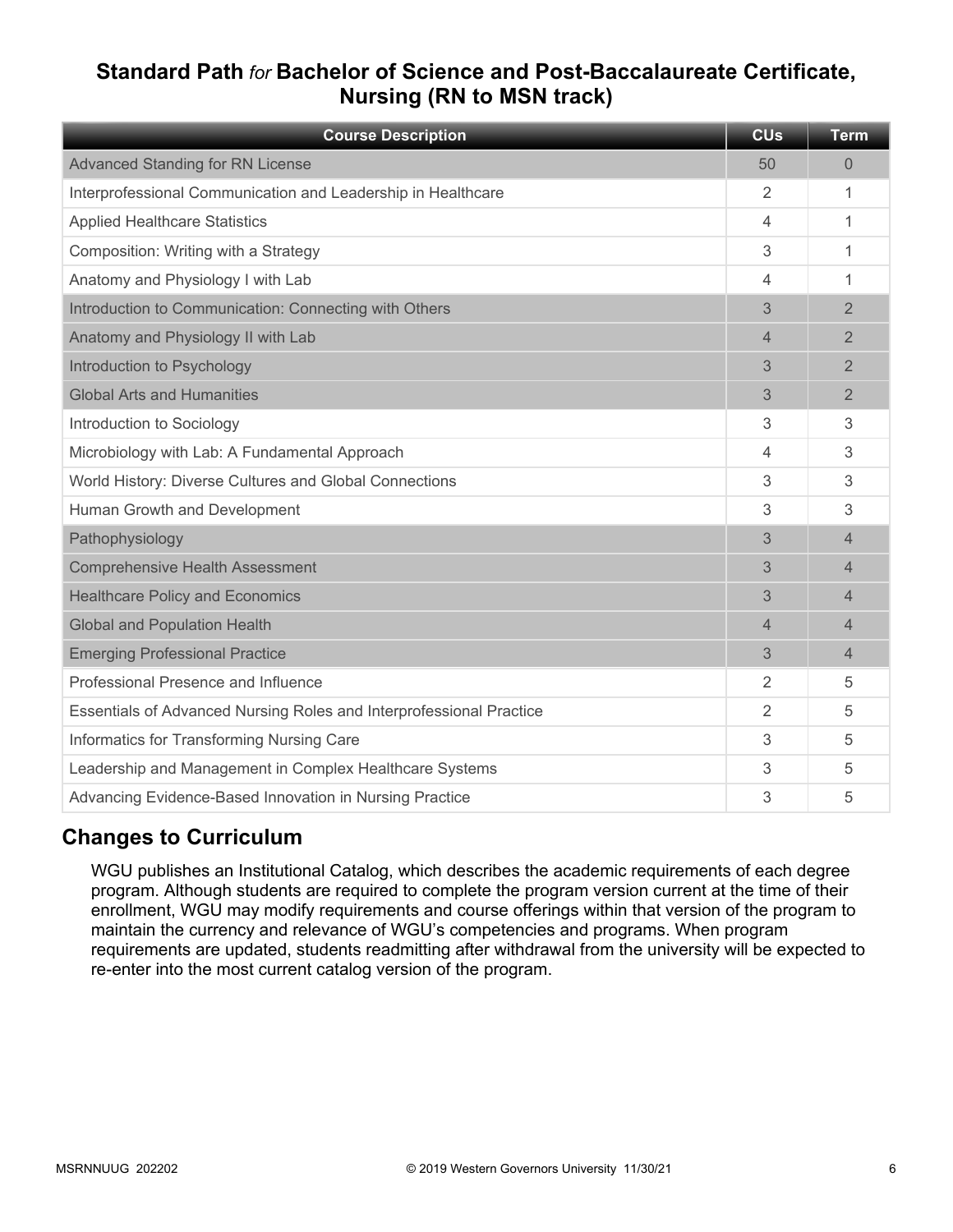# **Areas of Study** for **Bachelor of Science and Post-Baccalaureate Certificate, Nursing (RN to MSN track)**

The following section includes the areas of study in the program, with their associated courses. Your specific learning resources and level of instructional support will vary based on the individual competencies you bring to the program and your confidence in developing the knowledge, skills, and abilities required in each area of the degree. The Degree Plan and learning resources are dynamic, so you need to review your Degree Plan and seek the advice of your mentor regarding the resources before you purchase them.

# **Nursing Core**

### **Advanced Standing for RN License**

Advanced Standing for RN License

### **Interprofessional Communication and Leadership in Healthcare**

Interprofessional Communication and Leadership in Healthcare is designed to help students prepare for success in the online environment at Western Governors University and beyond. Student success starts with the social support and selfreflective awareness that will prepare them to handle the challenges of all academic programs. In this course, students will participate in group activities and complete several individual assignments. The group activities are aimed at finding support and gaining insight from other students. The assignments are intended to give the student an opportunity to reflect on where they are and where they would like to be. The activities in each group meeting are designed to give students several tools they can use to achieve success. This course is designed as a four-part intensive learning experience. Students will attend six group meetings during the term. At each meeting, students will engage in activities that will help them understand their own educational journey and find support and inspiration in the journey of others. There are no prerequisites for this course.

*This course covers the following competencies:*

- *Begin your course by discussing your course planning tool report with your instructor and creating your personalized course plan together.*
- *The learner applies mindfulness to promote self-discovery.*
- *The learner applies mindsets, working styles, and energy dynamics to promote academic and professional success.*
- *The learner communicates effectively in both oral and written format.*
- *The learner uses communication strategies to foster a supportive peer community.*

### **Comprehensive Health Assessment**

Comprehensive Health Assessment builds upon students' existing knowledge of nursing assessment. The course presents current and innovative assessment techniques of the physical, mental, emotional, and spiritual well-being of patients. Use of assessment data and shared decision-making are discussed throughout the course. This course also outlines the concepts of a head-to-toe assessment, providing students with an understanding of how to critically think about the different aspects of the assessment and analyze patient cues to determine the implications of findings. Students will also analyze lifestyle and cultural implications of health. All prior courses in the sequence for this program serve as prerequisites for this course.

*This course covers the following competencies:*

- *Begin your course by discussing your course planning tool report with your instructor and creating your personalized course plan together.*
- *The learner incorporates enhanced pathophysiological concepts and assessment findings into patient care coordination.*
- *The learner applies clinical judgment using current and innovative patient assessment techniques that encompass physical, mental, emotional, spiritual well-being and social determinants of health.*
- *The learner analyzes cultural and lifestyle implications for holistic patient assessment.*

### **Healthcare Policy and Economics**

Healthcare Policy and Economics is a foundational course that introduces the concepts of value-based care and the role of the nurse. This course includes concepts related to financial responsiveness, shared decision-making, preference-sensitive care, leveraging data. In this course, students learn about cost and fee-for-service in terms of value to the client and patient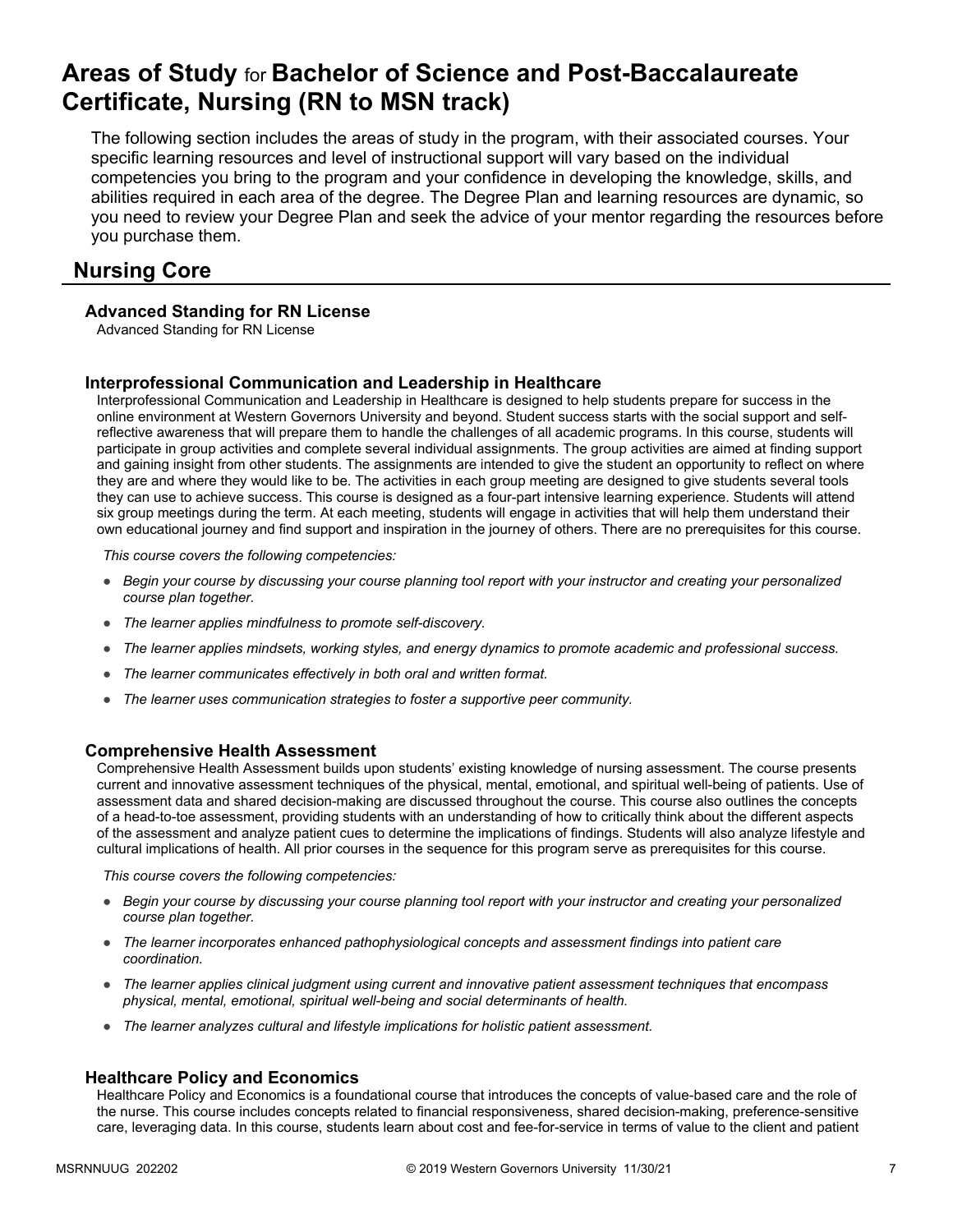rather than value to the healthcare system. All prior courses in the sequence for this program serve as prerequisites for this course.

*This course covers the following competencies:*

- *Begin your course by discussing your course planning tool report with your instructor and creating your personalized course plan together.*
- *The learner integrates principles of organizational ethics to improve healthcare quality for individuals, families, and their communities.*
- *The learner identifies how financial data, business-related data, and information sources inform decisions that influence healthcare.*
- *The learner compares healthcare financial models to facilitate value-based care and fiscally responsible and equitable patient-centered care.*
- *The learner analyzes public healthcare policies, federal and state laws, and the resulting impact to patients and healthcare delivery.*

### **Global and Population Health**

Global and Population Health prepares students for the role of the nurse in preserving and promoting health among diverse populations. Additionally, basic principles of epidemiology, social determinants of health (SDOH), and resource allocation through value-based care are outlined. The course introduces planning, organization, and delivery of services for diverse populations in community settings, including illness prevention, disaster preparedness, and environmental health. All prior courses in the sequence for this program serve as prerequisites for this course.

*This course covers the following competencies:*

- *Begin your course by discussing your course planning tool report with your instructor and creating your personalized course plan together.*
- *The learner distinguishes between global, public, and population health for improved health outcomes.*
- *The learner identifies social determinants of health (SDOH) and interventions for equitable healthcare improvements.*
- *The learner identifies epidemiological data sources that inform population health interventions.*
- *The learner identifies the effect of global health trends on healthcare capacity that inform service modification decisions in healthcare.*
- *The learner evaluates population health solutions for environmental health effects.*

### **Emerging Professional Practice**

Emerging Professional Practice presents a variety of professional nursing specialty areas. Students explore various practice specialties, including palliative care, genetics and genomics, and others. The course provides pathways to specialized nursing practice. All prior courses in the sequence for this program serve as prerequisites for this course.

*This course covers the following competencies:*

- *Begin your course by discussing your course planning tool report with your instructor and creating your personalized course plan together.*
- *The learner analyzes genetic and genomic influences and risks to plan patient education that recognizes individual attitudes and values.*
- *The learner explains interprofessional interventions that alleviate suffering, improve quality of life, and empower patients and families who have received life-limiting diagnoses.*
- *The learner creates a personal five-year professional development plan that includes professional certification or specialized education that facilitates lifelong learning.*

### **General Education**

### **Applied Healthcare Statistics**

Applied Healthcare Probability and Statistics is designed to help develop competence in the fundamental concepts of basic mathematics, introductory algebra, and statistics and probability. These concepts include basic arithmetic with fractions and signed numbers; introductory algebra and graphing; descriptive statistics; regression and correlation; and probability. Statistical data and probability are now commonplace in the healthcare field. This course will help candidates make informed decisions about which studies and results are valid, which are not, and how those results affect your decisions. This course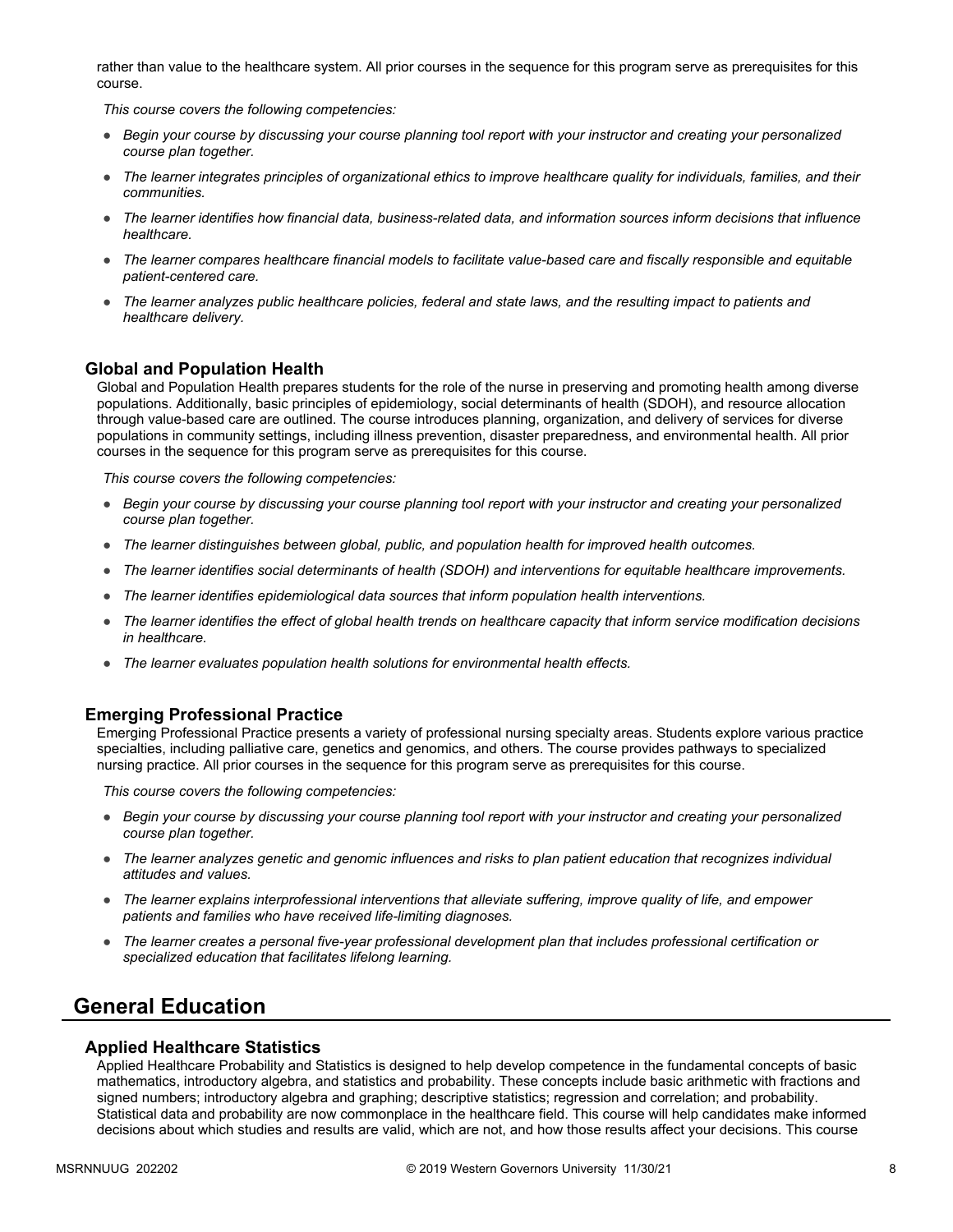will give candidates background in what constitutes sound research design and how to appropriately model phenomena using statistical data. Additionally, this course guides candidates in calculating simple probabilities based on events which occur in the healthcare profession. This course will prepare candidates for studies at WGU, as well as in the healthcare profession.

*This course covers the following competencies:*

- *Begin your course by discussing your course planning tool report with your instructor and creating your personalized course plan together.*
- *The graduate applies the operations, processes, and procedures of basic arithmetic to solve expressions.*
- *The graduate applies the operations, processes, and procedures of fractions, decimals, and percentages to evaluate quantitative expressions.*
- *The graduate applies the operations, processes, and procedures of basic algebra to evaluate quantitative expressions, and to solve equations and inequalities.*
- *The graduate evaluates categorical and quantitative data pertaining to a single variable using appropriate graphical displays and numerical measures.*
- *The graduate evaluates the relationship between two variables through interpretation of visual displays and numerical measures.*
- *The graduate evaluates the relationship between two quantitative variables through correlation and regression.*
- *The graduate applies principles and methods of probability-based mathematics to explain and solve problems.*

### **Composition: Writing with a Strategy**

Welcome to Composition I: Writing with a Strategy! In this course, you will focus on three main topics: writing strategies, writing style, format and grammar, and editing and revising text. This course consists of an introduction and five sections aligned to the three main topics. The sections address understanding purpose and audience, writing strategies and techniques, format, style, structure, and grammar, editing and revision strategies, and constructive feedback. Each section includes learning opportunities through readings, videos, audio, and other relevant resources. Assessment activities with feedback also provide opportunities to check your learning, practice, and show how well you understand course content. Because the course is self-paced, you may move through the material as quickly or as slowly as you need to gain proficiency in the five competencies that will be covered in the final assessment. If you have no prior knowledge or experience, you can expect to spend 30-40 hours on the course content.

*This course covers the following competencies:*

- *Begin your course by discussing your course planning tool report with your instructor and creating your personalized course plan together.*
- *The individual writes with purpose for a given context and target audience.*
- *The individual incorporates writing strategies and techniques for written communication.*
- *The individual constructs a written document with correct format, style, structure, and grammar.*
- *The individual formulates a strategy for editing and revising written text*
- *The individual composes constructive feedback of written texts.*

### **Anatomy and Physiology I with Lab**

This is Anatomy and Physiology I, a six-section, 4 CEU course that enables students to develop an understanding of the relationships between the structures and function of the integumentary, skeletal, muscular, nervous and endocrine systems in the human body. This course will involve laboratory activities, simulated dissections, textbook material, models, and diagrams.

Because the course is self-paced, you may move through the material as quickly or as slowly as you need to, with the goal of demonstrating proficiency in the four competencies covered in the final assessment. If you have no prior knowledge of this material, you can expect to spend 40–60 hours on the course content.

- *The learner describes the structural and basic functional organization of the human body and the terminology used to describe the orientation of bodily structures.*
- *The learner describes the structures and physiological functions of the integumentary system and the connections to complex systems in the human body.*
- *The learner describes the structures and physiological functions of the skeletal system and the connections to complex*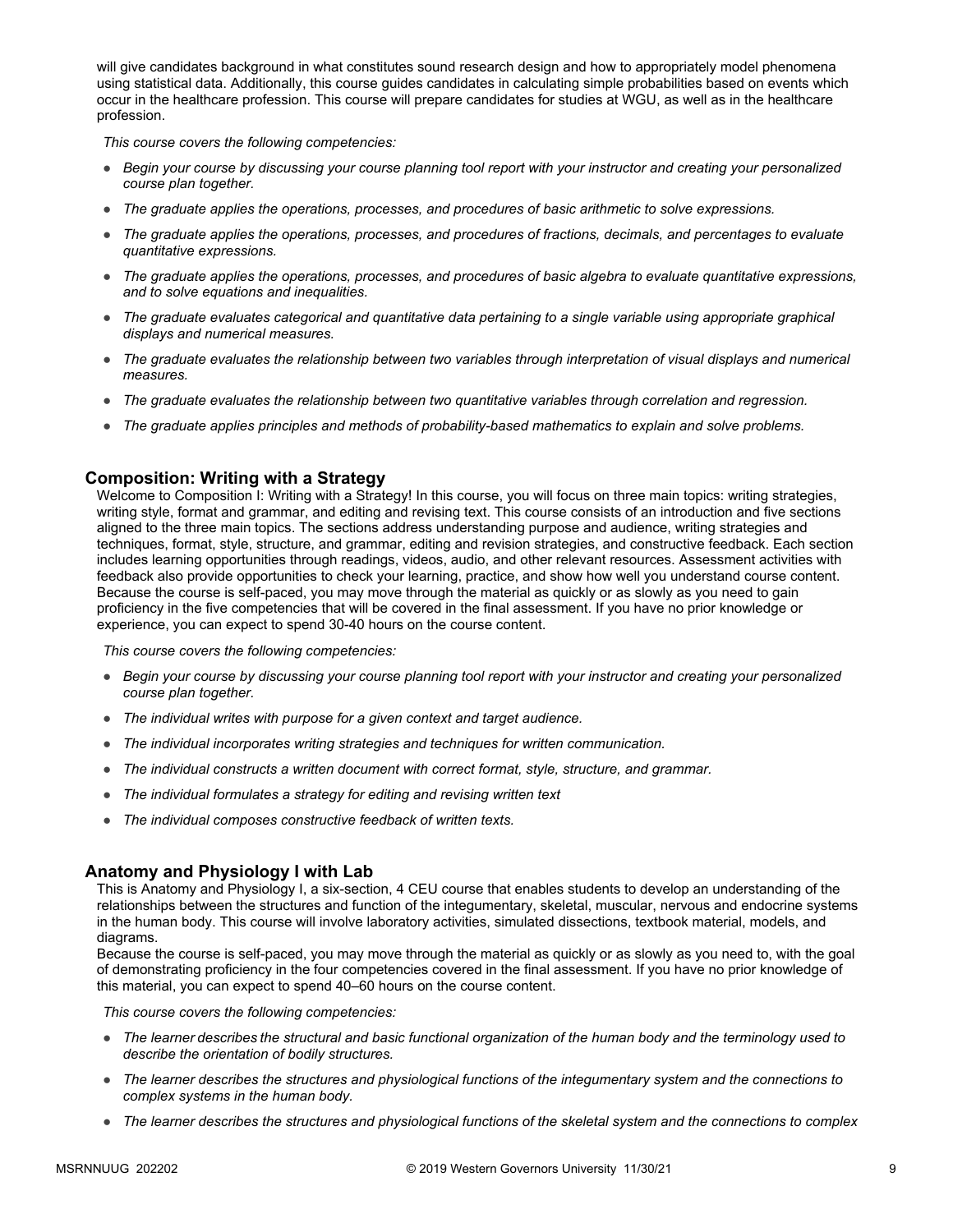*systems in the human body.*

- *The learner analyzes the structures and physiological functions of the muscular system and the connections to complex systems in the human body.*
- *The learner analyzes the structures and physiological functions of the nervous system and sensory organs and the connections to complex systems in the human body.*
- *The learner describes the structures and physiological functions of the endocrine system and its regulation of complex systems in the human body.*

### **Introduction to Communication: Connecting with Others**

Welcome to Introduction to Communication: Connecting with Others! It may seem like common knowledge that communication skills are important, and that communicating with others is inescapable in our everyday lives. While this may appear simplistic, the study of communication is actually complex, dynamic, and multifaceted. Strong communication skills are invaluable to strengthening a multitude of aspects of life. Specifically, this course will focus on communication in the professional setting, and present material from multiple vantage points, including communicating with others in a variety of contexts, across situations, and with diverse populations. Upon completion, you will have a deeper understanding of both your own and others' communication behaviors, and a toolbox of effective behaviors to enhance your experience in the workplace.

*This course covers the following competencies:*

- *Begin your course by discussing your course planning tool report with your instructor and creating your personalized course plan together.*
- *The learner implements appropriate communication styles based on audience and setting.*
- *The learner uses communication strategies for managing conflict.*
- *The learner uses communication strategies to influence others.*

### **Anatomy and Physiology II with Lab**

This is Anatomy and Physiology II, a six section, four CEU course that enables students to develop an understanding of the relationships between the structures and functions of the cardiovascular, respiratory, digestive, urinary, reproductive, and lymphatic systems in the human body. This course will involve laboratory activities, simulated dissections, textbook material, models, and diagrams.

Because the course is self-paced, you may move through the material as quickly or as slowly as you need to, with the goal of demonstrating proficiency in the four competencies covered in the final assessment. If you have no prior knowledge of this material, you can expect to spend 40–60 hours on the course content.

*This course covers the following competencies:*

- *The learner describes the structures and physiological functions of the cardiovascular system and the connections to complex systems in the human body.*
- *The learner describes the structures and physiological functions of the respiratory system and the connections to complex systems in the human body.*
- *The learner describes the structures and physiological functions of the digestive system and the connections to metabolism and complex systems in the human body.*
- *The learner describes the structures and physiological functions of the urinary system and the connections to complex systems in the human body.*
- *The learner describes the structures and physiological functions of the reproductive system and the connections to complex systems in the human body.*
- The learner describes the structures and physiological functions of the lymphatic system, immune response, and the *connections to complex systems in the human body.*

### **Introduction to Psychology**

In this course, students will develop an understanding of psychology and how it helps them better understand others and themselves. Students will learn general theories about psychological development, the structure of the brain, and how psychologists study behavior. They will gain an understanding of both normal and disordered psychological behaviors, as well as general applications of the science of psychology in society (such as personality typing and counseling).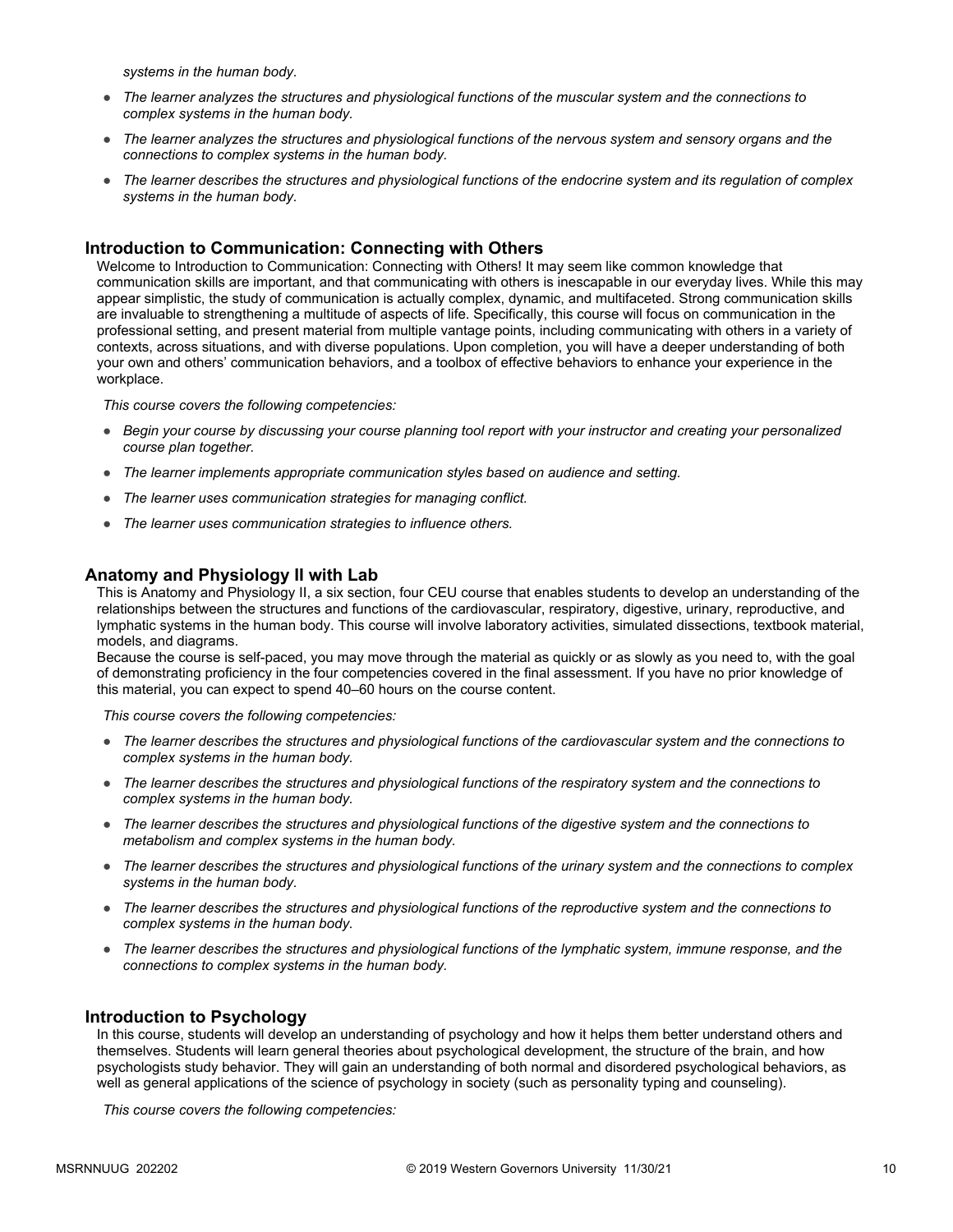- *Begin your course by discussing your course planning tool report with your instructor and creating your personalized course plan together.*
- *The graduate explains the biological perspectives of psychology.*
- *The graduate explains the theories of learning and memory.*
- *The graduate explains the concepts of personality development and social psychology.*
- *The graduate identifies psychological disorders and treatment methods.*
- *The graduate explains the foundations of psychology.*

### **Global Arts and Humanities**

The Global Arts and Humanities course contains three modules with corresponding lessons. This course is an invitation to see the world through the humanities, examine the humanities during the Information Age, and explore the global origins of music—essentially questioning what makes us human, and how people are connected across culture and time. Each module includes learning opportunities through readings, videos, audio, and other relevant resources. Assessment activities with feedback also provide opportunities to practice and check learning. With no prior knowledge or experience, a learner can expect to spend 30-40 hours on the course content.

*This course covers the following competencies:*

- *Begin your course by discussing your course planning tool report with your instructor and creating your personalized course plan together.*
- *The learner analyzes diverse voices, ideas, perspectives, and cultural interactions through the lens of the humanities.*
- *The learner analyzes the humanities during the Information Age.*
- *The learner analyzes how music shapes and is shaped by diverse cultures and perspectives.*

### **Introduction to Sociology**

This course teaches students to think like sociologists, or, in other words, to see and understand the hidden rules, or norms, by which people live, and how they free or restrain behavior. Students will learn about socializing institutions, such as schools and families, as well as workplace organizations and governments. Participants will also learn how people deviate from the rules by challenging norms and how such behavior may result in social change, either on a large scale or within small groups.

*This course covers the following competencies:*

- *Begin your course by discussing your course planning tool report with your instructor and creating your personalized course plan together.*
- *The graduate explains how societies are stratified across various social statuses.*
- *The graduate explains reciprocal relationships between social institutions and individuals.*
- *The graduate explains major perspectives and key contributors to the development of sociology.*
- *The graduate identifies components of culture and socialization as they relate to individuals in society.*
- *The graduate explains the constructs of conformity to and deviance from social norms.*

### **Microbiology with Lab: A Fundamental Approach**

Microbiology with Lab: A Fundamental Approach explores the science that microorganisms are everywhere, and they have positive and negative effects on the community. The course examines the structure and function of microorganisms, disease transmission and progression, and immune responses and other interventions, and it identifies key global diseases. The course consists of an introduction and four major sections. Each section includes learning opportunities through readings, videos, and other relevant resources. Assessment activities with feedback also provide opportunities for students to check their learning, practice, and show how well they understand course content. To assist students in developing an applied, evidence-based understanding of microbiology, this course integrates several lab experiments to help determine the specific characteristic of an unknown microbial sample and a treatment plan. Because the course is self-paced, students may move through the material as quickly or as slowly as needed to gain proficiency in the four competencies that will be covered in the final assessment. Students who have no prior knowledge of or experience with this topic can expect to spend 48–60 hours on the course content. There are no prerequisites for this course.

*This course covers the following competencies:*

● *Begin your course by discussing your course planning tool report with your instructor and creating your personalized*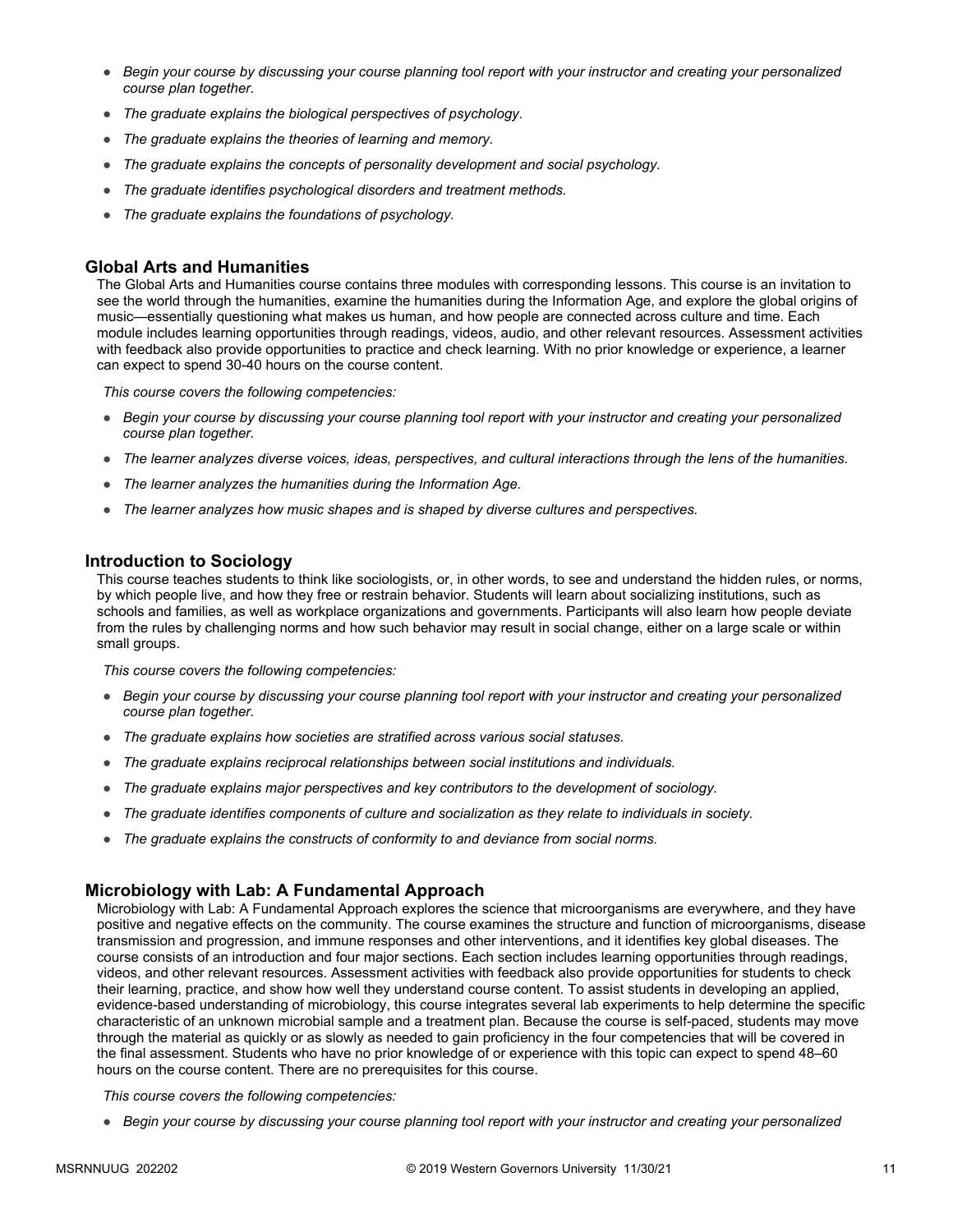*course plan together.*

- *The learner analyzes structures and characteristics of microorganisms that inform etiologies of symptoms and diseases.*
- *The learner analyzes microbial transmission and progression and the care needed based on symptoms and environment*
- *The learner analyzes methods to prevent and treat infectious diseases and influence positive community outcomes.*
- *The learner analyzes disease characteristics to inform individuals about etiologies and treatments.*

### **World History: Diverse Cultures and Global Connections**

This is World History: Diverse Cultures and Global Connections. In this course, you will focus on three main topics—cultural and religious diversity; pandemics; and the relationship of empires and nation states—as well as the skills of identifying root causes, explaining causes and effects, and analyzing complex systems. This course consists of an introduction and four major sections. Each section includes learning opportunities through reading, images, videos, and other relevant resources. Assessment activities with feedback also provide opportunities to practice and check how well you understand the content. Because the course is self-paced, you may move through the material as quickly or as slowly as you need to, with the goal of demonstrating proficiency in the four competencies covered in the final assessment. If you have no prior knowledge of this material, you can expect to spend 30-40 hours on the course content.

*This course covers the following competencies:*

- *Begin your course by discussing your course planning tool report with your instructor and creating your personalized course plan together.*
- *The learner differentiates among diverse cultural and religious customs and practices.*
- *The learner analyzes the role of human actions in the spread of disease.*
- *The learner explains the factors that contributed to the rise and fall of empires.*
- *The learner explains the factors that contributed to the development of nation states.*

### **Human Growth and Development**

This is Human Growth and Development, a three-module course that examines the entire human lifetime, from conception to death. Presented chronologically, the course focuses on three key areas: physical, cognitive, and psychosocial growth, along with other important issues such as cultural influences, emotions, and resilience. Because the course is self-paced, you may move through the material as quickly or as slowly as you need to, with the goal of demonstrating proficiency in the four competencies covered in the final assessment. If you have no prior knowledge of this material, you can expect to spend 30-40 hours on the course content.

*This course covers the following competencies:*

- *Begin your course by discussing your course planning tool report with your instructor and creating your personalized course plan together.*
- *The learner explains physical, cognitive, and psychosocial development from conception through early childhood.*
- *The learner explains the influence of emotions and cultural perspectives and practices on psychosocial development and behavior from birth through early childhood.*
- *The learner explains physical, cognitive, and psychosocial development from middle childhood through adolescence.*
- *The learner explains the influence of emotions and cultural perspectives and practices on psychosocial development and behavior from middle childhood through adolescence.*
- *The learner explains physical, cognitive, and psychosocial development from early adulthood to the end of life.*
- *The learner explains the influence of emotions and cultural perspectives and practices on psychosocial development and behavior from early adulthood to the end of life.*

### **Pathophysiology**

Pathophysiology is an overview of the pathology and treatment of diseases in the human body, tissues, glands and membranes, the integumentary system, the sensory system, skeletal and muscular systems, the digestive system, blood, vessels and circulation, lymphatic system, immunity and disease, heart and respiratory system, nervous, urinary and endocrine systems, and male and female reproductive systems. Prerequisites include all prior courses in this programmatic sequence.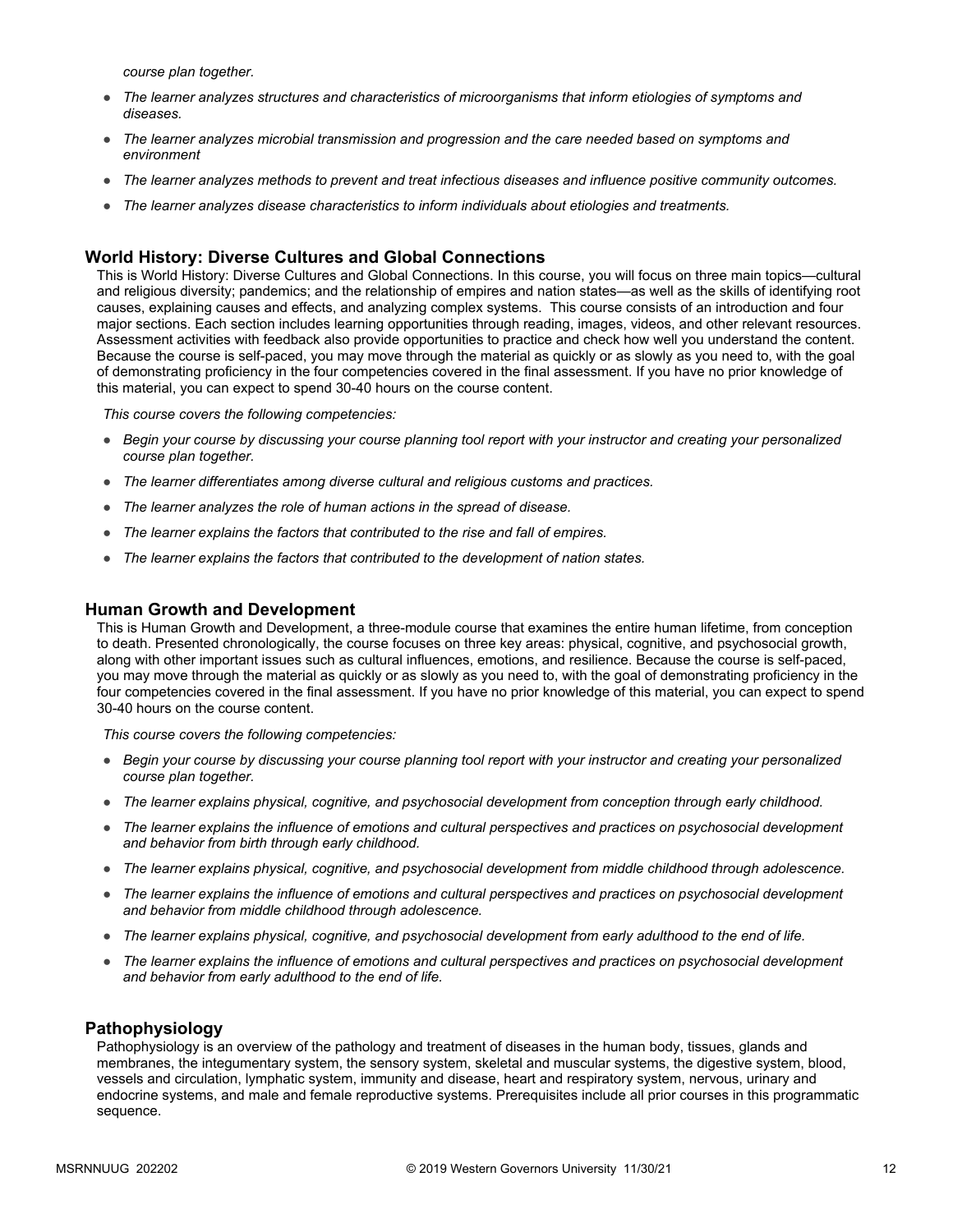*This course covers the following competencies:*

- *Begin your course by discussing your course planning tool report with your instructor and creating your personalized course plan together.*
- *The learner describes basic cellular responses and adaptation related to genetics, injury, aging and congenital anomalies.*
- *The learner describes pathogenesis, manifestations, complications and variations of the muscular, skeletal, and integumentary systems.*
- *The learner describes pathogenesis, manifestations, complications and variations of the neurologic systems.*
- *The learner describes pathogenesis, manifestations, complications and variations of the cardiovascular and lymphatic systems.*
- *The learner describes pathogenesis, manifestations, complications and variations of the respiratory systems.*
- *The learner describes pathogenesis, manifestations, complications and variations of the gastrointestinal and renal systems.*
- *The learner describes pathogenesis, manifestations, complications and variations of the endocrine and reproductive systems.*

### **MSN Core**

### **Professional Presence and Influence**

Professional Presence and Influence is a masters-level course designed to guide students towards an enhanced state of presence, where therapeutic relationships are built between nurse and patient. Students will learn techniques for self-care practices that result in enhanced mental and physical wellbeing and that ensure ethically-generated patient care. Presence is an intrapersonal and interpersonal quality that allows the nurse to relate to others and to be aware of the world around them. The characteristics of presence, which include holism, intimacy, sensitivity and adaptability, create a heightened sense of awareness that fosters therapeutic relationships between the nurse and patient. Developing a mindful, authentic presence is central to health and spiritual practices in several cultures and a major element of leadership. Students will intentionally develop a focused mindfulness practice that will influence patient outcomes and lead to conditions that create joy in the workplace.

*This course covers the following competencies:*

- *Begin your course by discussing your course planning tool report with your instructor and creating your personalized course plan together.*
- *The graduate promotes a healthy work environment by demonstrating a professional presence that includes selfawareness characteristics.*
- *The graduate develops solutions and strategies that build positive relationships and promote mindfulness in the workplace.*
- *The graduate recommends social communication strategies and technologies to promote a sense of caring and belonging.*
- *The graduate applies the principles of improvement science to solve the problem of hostility in the workplace and initiate organizational change designed to promote health and joy in the workplace.*
- *The graduate implements the principles of academic writing to produce clear, concise, and evidence-based written communications.*

### **Essentials of Advanced Nursing Roles and Interprofessional Practice**

Essentials of Advanced Nursing Roles and Interprofessional Practice explores essential characteristics of the advanced professional nurse in the role of leader, educator, practitioner, or informatics specialist. In this course, students will apply evidence-based strategies to facilitate interprofessional collaboration on teams. Students will explore the role of nurses in advocating for change at the bedside, as well as leading teams to advocate for health policy reform. Students will gather and analyze data to identify patients and populations at risk and recommend policy change to improve health outcomes in the community.

*This course covers the following competencies:*

● *Begin your course by discussing your course planning tool report with your instructor and creating your personalized course plan together.*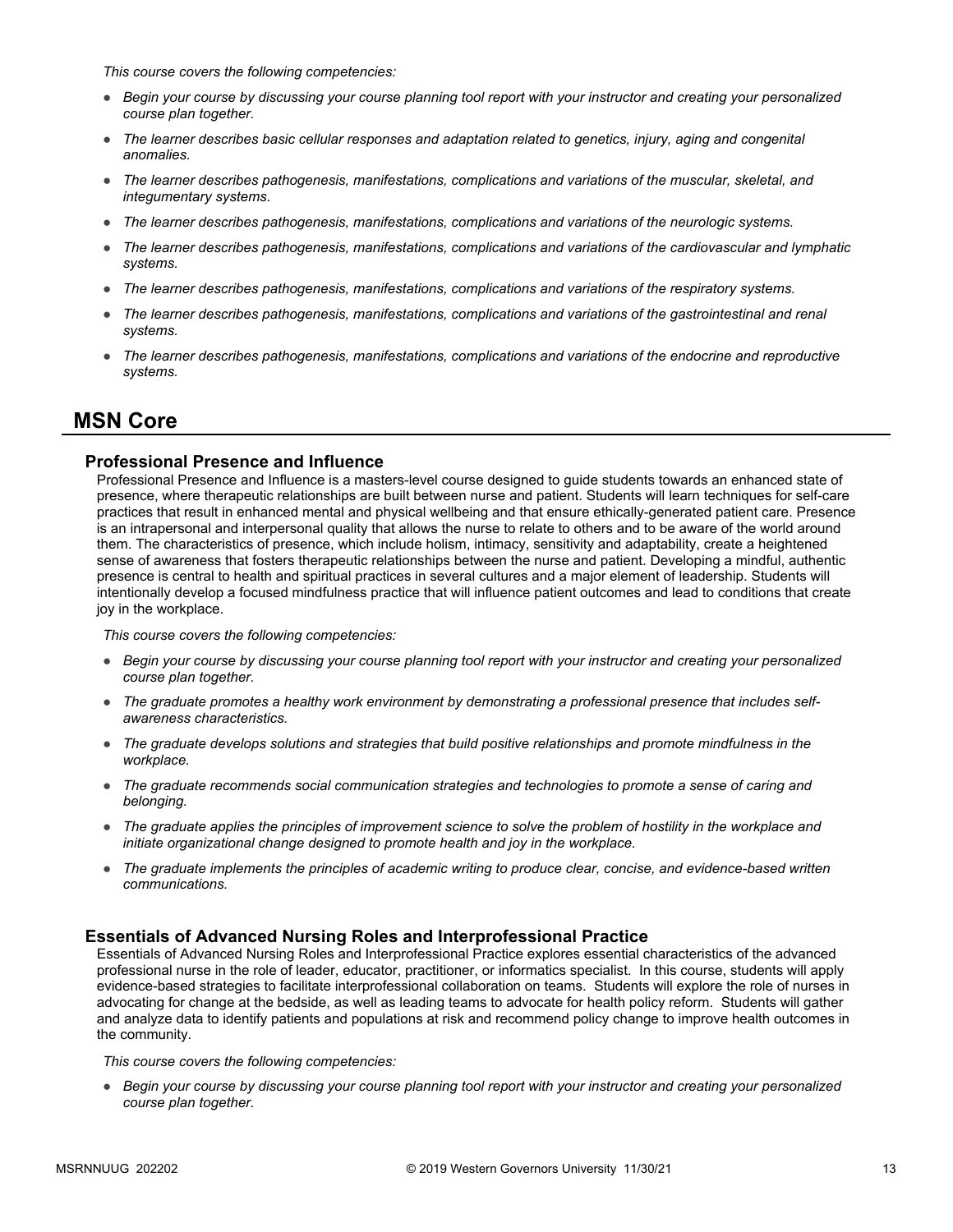- *The graduate recommends strategies for practicing lifelong learning skills to encourage the continuous improvement essential for practicing as an advanced nursing professional.*
- *The graduate recommends legal and regulatory policies that advocate for improved health outcomes in patients and populations.*
- *The graduate analyzes the roles and interaction of interprofessional team members to assess the resulting impact on healthcare outcomes.*
- *The graduate analyzes organizational performance data to guide recommendations for improving healthcare outcomes and disseminating results to a professional community.*

### **Informatics for Transforming Nursing Care**

Informatics for Transforming Nursing Care integrates nursing science with multiple information and analytical sciences to identify, define, manage, and communicate data, information, knowledge, and wisdom in nursing practice. Students will acquire knowledge and skills to apply informatics concepts, communications, and data that are critical to facilitating interprofessional data-driven decision-making. It is designed to build competence in the use of patient- and populationbased applications that inform and support the transformation of nursing care delivery toward a future of value-based quality nursing care that improves health outcomes. This course aligns theoretical concepts with practical applications of informatics and is consistent with the functional areas and responsibilities of informatics nurses as defined by American Nurses Association Scope and Standards for nursing informatics.

*This course covers the following competencies:*

- *Begin your course by discussing your course planning tool report with your instructor and creating your personalized course plan together.*
- *The graduate analyzes the theoretical and conceptual underpinnings of the nursing informatics scope and standards to improve patient experience and health outcomes.*
- *The graduate determines how technology and informatics can be optimized to improve the patient experience and lower healthcare costs.*
- *The graduate analyzes core administrative systems to support the management of safe, cost-effective, and high-quality healthcare.*
- *The graduate analyzes data from population-based systems to mitigate public health threats and decrease incidence of disease.*
- *The graduate designs data collection tools and processes to capture, analyze, and report health indicators and outcomes.*
- *The graduate refines data to visually represent, forecast, monitor, and report progress in meeting healthcare outcomes.*

### **Leadership and Management in Complex Healthcare Systems**

Leadership and Management in Complex Healthcare Systems prepares graduate nurses to be thoughtful strategists and informed decision makers who serve as strong leaders in high performing healthcare systems. Students develop competencies for managing diverse teams in complex systems, monitoring and measuring organizational performance, allocating financial and human resources, and leading change towards a transformed healthcare system. Additionally, students acquire the knowledge and skills to become full partners with other healthcare professionals by demonstrating nurse contributions toward high-quality care to patients and populations, while working collaboratively with interprofessional teams.

- *Begin your course by discussing your course planning tool report with your instructor and creating your personalized course plan together.*
- *The graduate determines the effective leadership skills and approaches required to navigate a diverse staff in a changing healthcare environment.*
- *The graduate creates communication and change management plans to foster a culture of innovation.*
- *The graduate analyzes data to measure progress in meeting organizational performance indicators in complex healthcare systems.*
- *The graduate determines system-level factors necessary to support and empower interprofessional teams.*
- *The graduate validates key performance indicators to measure the impact of nursing care on patient and population outcomes.*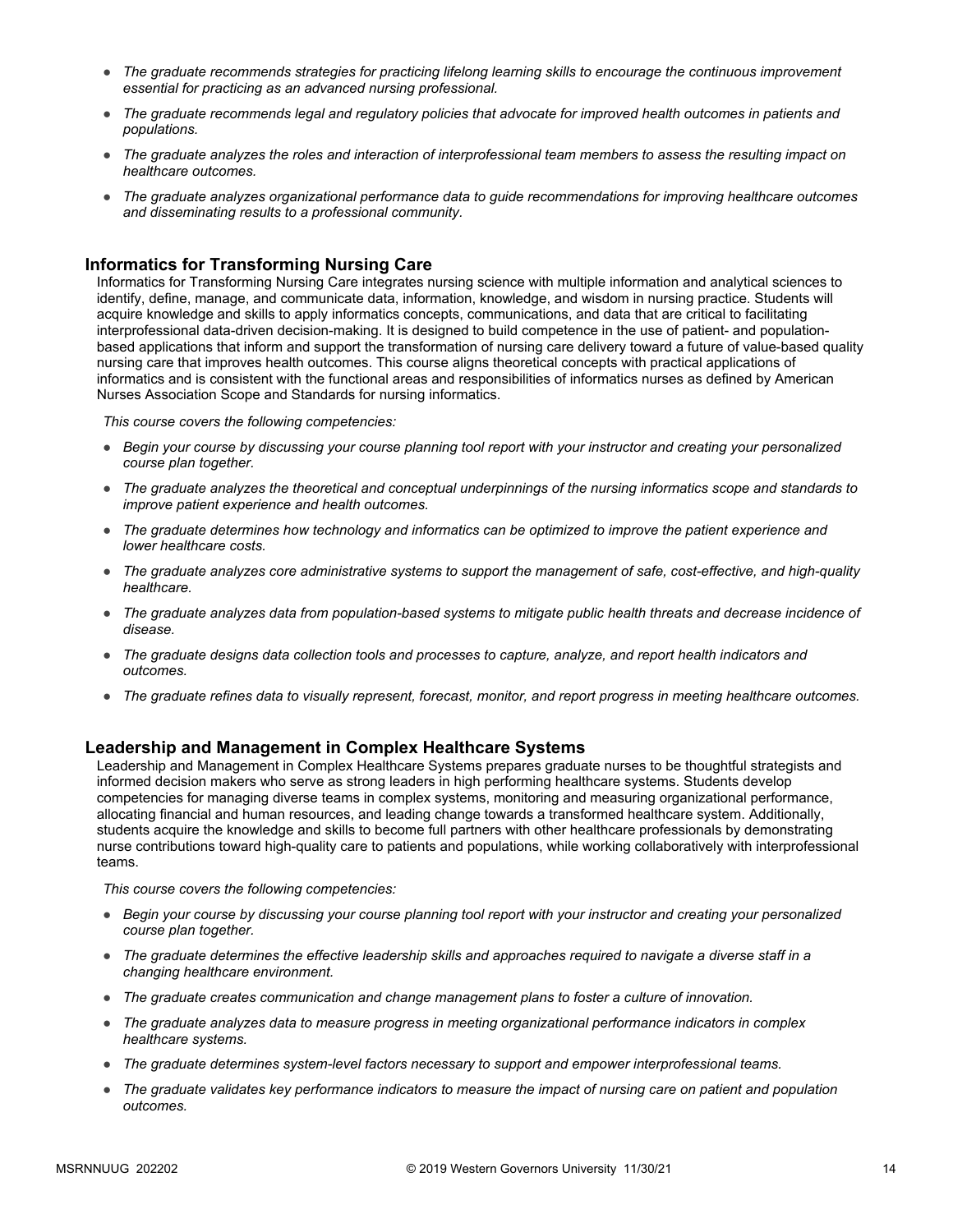● *The graduate proposes a strategic business plan to start a nurse-managed practice.*

### **Advancing Evidence-Based Innovation in Nursing Practice**

Advancing Evidence-Based Innovation in Nursing Practice introduces students to the dynamic union of healthcare innovation and evidence. Core competencies and behaviors required to be a nurse innovator are discussed. Strategies for measuring innovation at various system levels are presented, as well as techniques for synthesizing and disseminating evidence to advance innovation in healthcare. The skills needed to appraise the quality of diverse sources of evidence are presented within the framework of evidence-based practice. This course focuses on identifying new and emerging sources of evidence that can inform, translate, and scale the complexity of leading innovation in healthcare organizations. Students will experience building communities of practice for collaboratively developing innovative practices and policies designed to improve the health of populations and enhance the patient experience of care.

- *Begin your course by discussing your course planning tool report with your instructor and creating your personalized course plan together.*
- *The graduate analyzes evidence from research, clinical expertise, and patient experiences to contribute to the innovation of healthcare practices and policies*
- *The graduate incorporates research strategies and processes to search and review relevant evidence from credible sources.*
- *The graduate evaluates innovative best practices that support outcomes-driven healthcare practices.*
- *The graduate incorporates new evidence from big data and emerging technologies to design innovative practices.*
- *The graduate applies the theory of disruption when developing innovative strategies to improve healthcare outcomes.*
- *The graduate synthesizes credible sources of evidence to propose innovative patient care practice guidelines, organizational goals and strategies, and population-based care policies.*